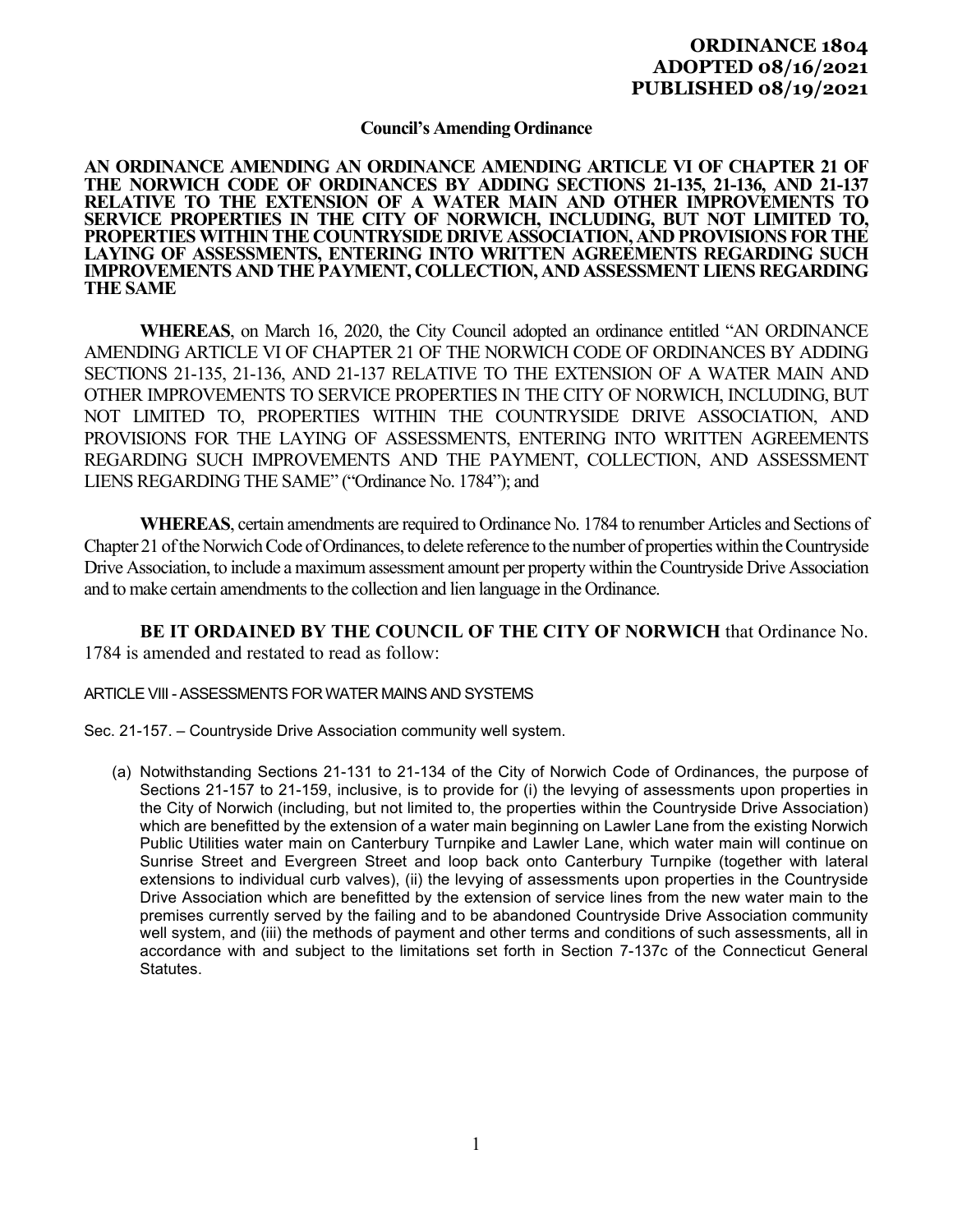- (b) The cost of the construction and installation of the new water main which will be assessed to the properties able to be served by said system in the following manner:
	- i. The final cost of the new water main extension and expenses incidental thereto, including engineering, inspection and other professional fees and interest, less any federal or state grants received by the City of Norwich or Norwich Public Utilities in connection with the construction and installation of the new water main extension, shall be divided equally among the properties within the Countryside Drive Association to initially be served by the system.
	- ii. Said assessments shall be paid by the property owners in one of two following ways: (1) payment in full within 30 days of the first billing; or (2) payment over a period of twenty (20) years in two hundred and forty (240) equal monthly installments plus interest of 2.00%.
	- iii. If additional properties connect to the new water main extension during the assessment payment period, such additional properties may be assessed by the board of public utilities commissioners based on the special benefits accruing to the properties and any additional costs incurred by the department of public utilities relating to such connection. The board of public utilities commissioners shall determine the amount of any assessment, the methods of payment (including any installment payments), and the due dates for such assessments. The department of public utilities shall send written notice to the owner of such properties, which notice shall describe any proposed improvements, set forth the preliminary cost estimate of the improvements and be accompanied by a form prepared by the department of public utilities on which the owner shall indicate whether the owner is willing to share in bearing the cost of such improvements and which the owner shall return to the department of public utilities within 10 days of said notice.
- (c) The cost of the construction and installation of the service lines beginning at the curb valves and extending to the outside of the foundation wall of the properties currently served by the failing and to be abandoned Countryside Drive Association community well system will be assessed to such properties in the following manner:
	- i. The final cost of the service lines and expenses incidental thereto, including engineering, inspection and other professional fees and interest, less any federal or state grants received by the City of Norwich or Norwich Public Utilities in connection with the construction and installation of the service lines, shall be divided equally among the properties within the Countryside Drive Association to initially be served by the system.
	- ii. Said assessments shall be paid by the property owners in one of two following ways: (1) payment in full within 30 days of the first billing; or (2) payment over a period of twenty (20) years in two hundred and forty (240) equal monthly installments plus interest of 2.00%.
- (d) Notwithstanding (b) and (c) above, the maximum assessment amount against any property within the Countryside Drive Association to initially be served by the water main and service lines described in (b) and (c) above, shall be Two Thousand Eight Hundred Dollars (\$2,800.00). Said maximum assessment amount shall include the property owner's net cost for both the installation of the water main described in (b) above and the installation of the service line described in (c) above.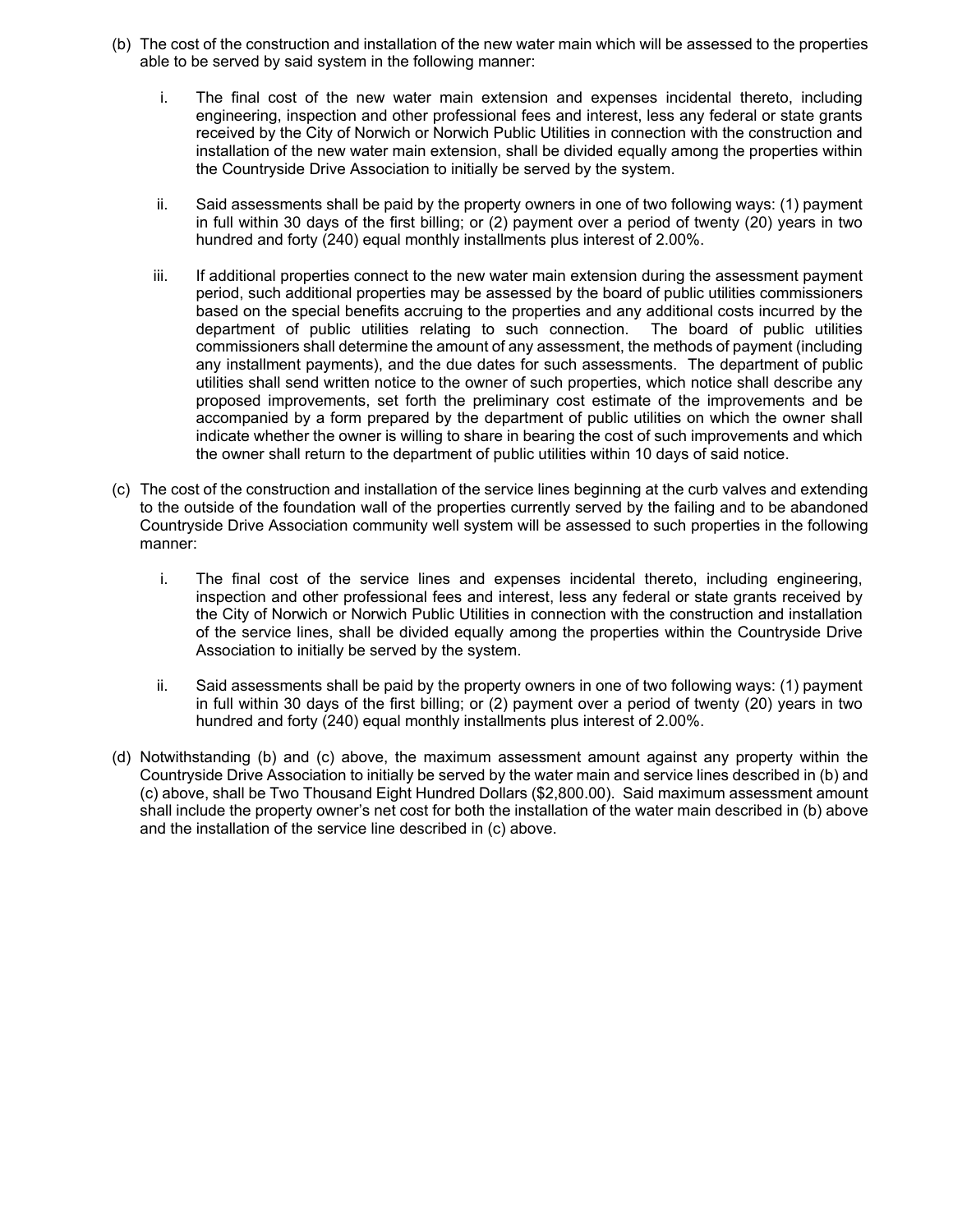### Sec. 21-158. – Countryside Water System - Notice.

Prior to the commencement of any construction, the Norwich Public Utilities will enter into a written agreement with each of the owners of the properties within the Countryside Drive Association to initially be served by the Countryside water system, which agreement shall describe the proposed improvements, set forth the preliminary cost estimate of the improvements, and provide for the property owner's agreement to share in bearing the cost of such improvements. After all such agreements are signed and returned to Norwich Public Utilities, the department of public utilities shall proceed forthwith with such project and the assessment of same upon completion. In the case of any conflict between the agreement and this Ordinance, the agreement shall control.

Sec. 21-159. - Countryside Water System - Collection and liens.

- (a) All assessments for the Countryside water system which are levied shall become a debt due from the property against which they are assessed, to the board of public utilities commissioners, and may be, in addition to other remedies provided by law, recovered by any proper action in the name of such board.
- (b) In accordance with the Connecticut General Statutes, including Sections 7-137d and 7-140 of the Connecticut General Statutes, whenever assessments for the Countryside water system have been lawfully made and such system has been completed and certificates of lien have been signed by the duly constituted authorities, describing the premises upon which any such lien is claimed and stating the amount claimed as a lien thereon, and have been lodged with the town clerk, such assessments of benefits shall be and remain a lien upon the land upon which the same have been made, and neither the City of Norwich nor Norwich Public Utilities shall be required to lodge for record any further certificate of any such lien. Any assessment or any installment thereof, not paid within thirty days after the due date, shall be delinquent and shall be subject to interest from such due date at the interest rate and in the manner provided by the Connecticut General Statutes, including Sections 7-254 of the Connecticut General Statutes, for delinquent property taxes. Each addition of interest shall be collectible as a part of such assessment.
- (c) One certificate of lien as aforesaid may continue more than one lien and said board may include in one certificate any number of assessments for the Countryside water system not previously continued by a certificate and due within the year ending on the date of such filing.
- (d) All assessment liens for the Countryside water system levied by the board of public utilities commissioners may be foreclosed in the name of such board in the same manner as a lien for taxes may be foreclosed.

The fees for all certificates, recordation and releases pertaining to liens for the Countryside water system shall be the same as provided for in the matter of tax liens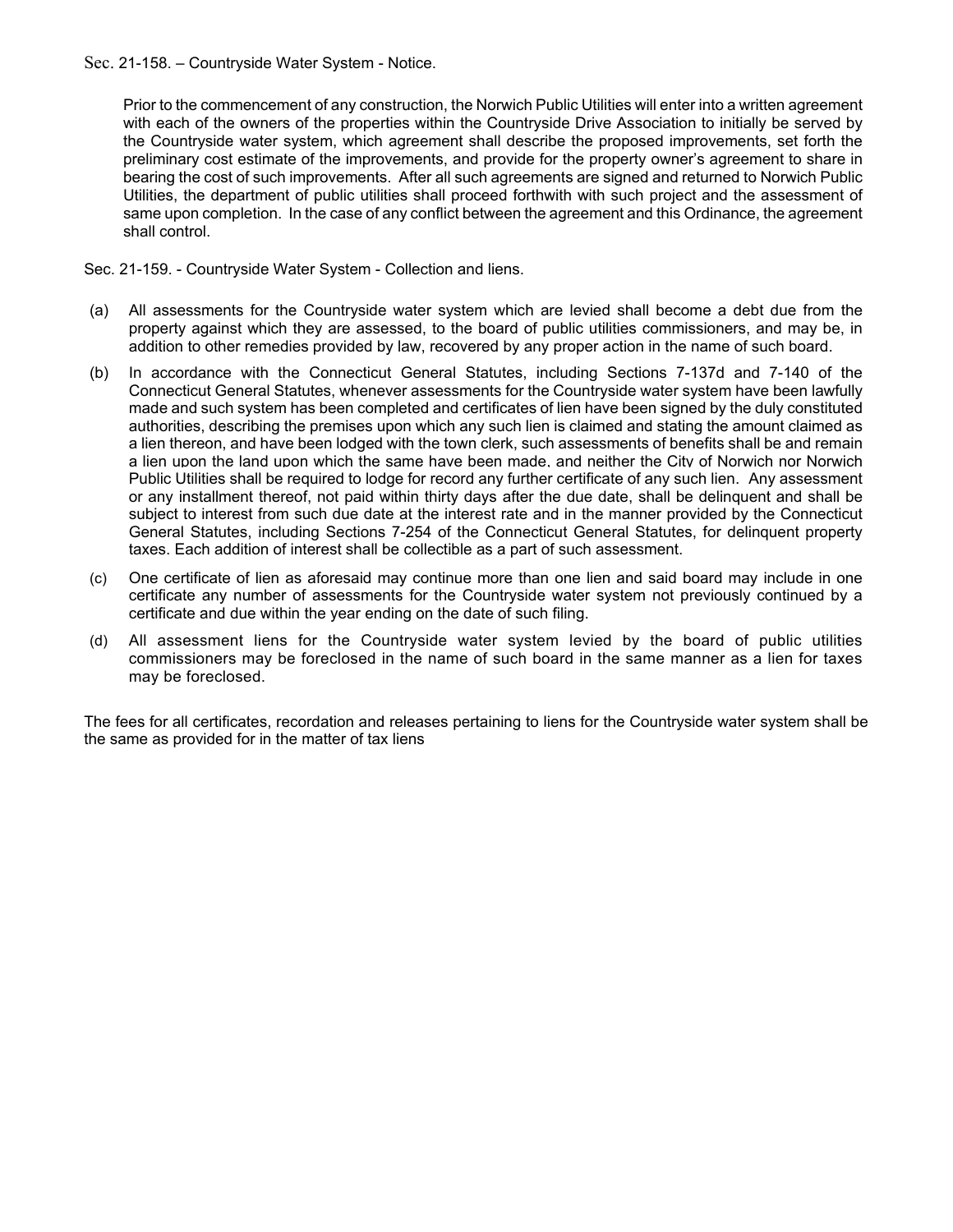## ARTICLE VIII - ASSESSMENTS FOR WATER MAINS AND SYSTEMS

Sec. 21-157. – Countryside Drive Association community well system.

- (a) Notwithstanding Sections 21-131 to 21-134 of the City of Norwich Code of Ordinances, the purpose of Sections 21-157 to 21-159, inclusive, is to provide for (i) the levying of assessments upon properties in the City of Norwich (including, but not limited to, the properties within the Countryside Drive Association) which are benefitted by the extension of a water main beginning on Lawler Lane from the existing Norwich Public Utilities water main on Canterbury Turnpike and Lawler Lane, which water main will continue on Sunrise Street and Evergreen Street and loop back onto Canterbury Turnpike (together with lateral extensions to individual curb valves), (ii) the levying of assessments upon properties in the Countryside Drive Association which are benefitted by the extension of service lines from the new water main to the premises currently served by the failing and to be abandoned Countryside Drive Association community well system, and (iii) the methods of payment and other terms and conditions of such assessments, all in accordance with and subject to the limitations set forth in Section 7-137c of the Connecticut General Statutes.
- (b) The cost of the construction and installation of the new water main which will be assessed to the properties able to be served by said system in the following manner:
	- i. The final cost of the new water main extension and expenses incidental thereto, including engineering, inspection and other professional fees and interest, less any federal or state grants received by the City of Norwich or Norwich Public Utilities in connection with the construction and installation of the new water main extension, shall be divided equally among the properties within the Countryside Drive Association to initially be served by the system.
	- ii. Said assessments shall be paid by the property owners in one of two following ways: (1) payment in full within 30 days of the first billing; or (2) payment over a period of twenty (20) years in two hundred and forty (240) equal monthly installments plus interest of 2.00%.
	- iii. If additional properties connect to the new water main extension during the assessment payment period, such additional properties may be assessed by the board of public utilities commissioners based on the special benefits accruing to the properties and any additional costs incurred by the department of public utilities relating to such connection. The board of public utilities commissioners shall determine the amount of any assessment, the methods of payment (including any installment payments), and the due dates for such assessments. The department of public utilities shall send written notice to the owner of such properties, which notice shall describe any proposed improvements, set forth the preliminary cost estimate of the improvements and be accompanied by a form prepared by the department of public utilities on which the owner shall indicate whether the owner is willing to share in bearing the cost of such improvements and which the owner shall return to the department of public utilities within 10 days of said notice.
- (c) The cost of the construction and installation of the service lines beginning at the curb valves and extending to the outside of the foundation wall of the properties currently served by the failing and to be abandoned Countryside Drive Association community well system will be assessed to such properties in the following manner:
	- i. The final cost of the service lines and expenses incidental thereto, including engineering, inspection and other professional fees and interest, less any federal or state grants received by the City of Norwich or Norwich Public Utilities in connection with the construction and installation of the service lines, shall be divided equally among the properties within the Countryside Drive Association to initially be served by the system.